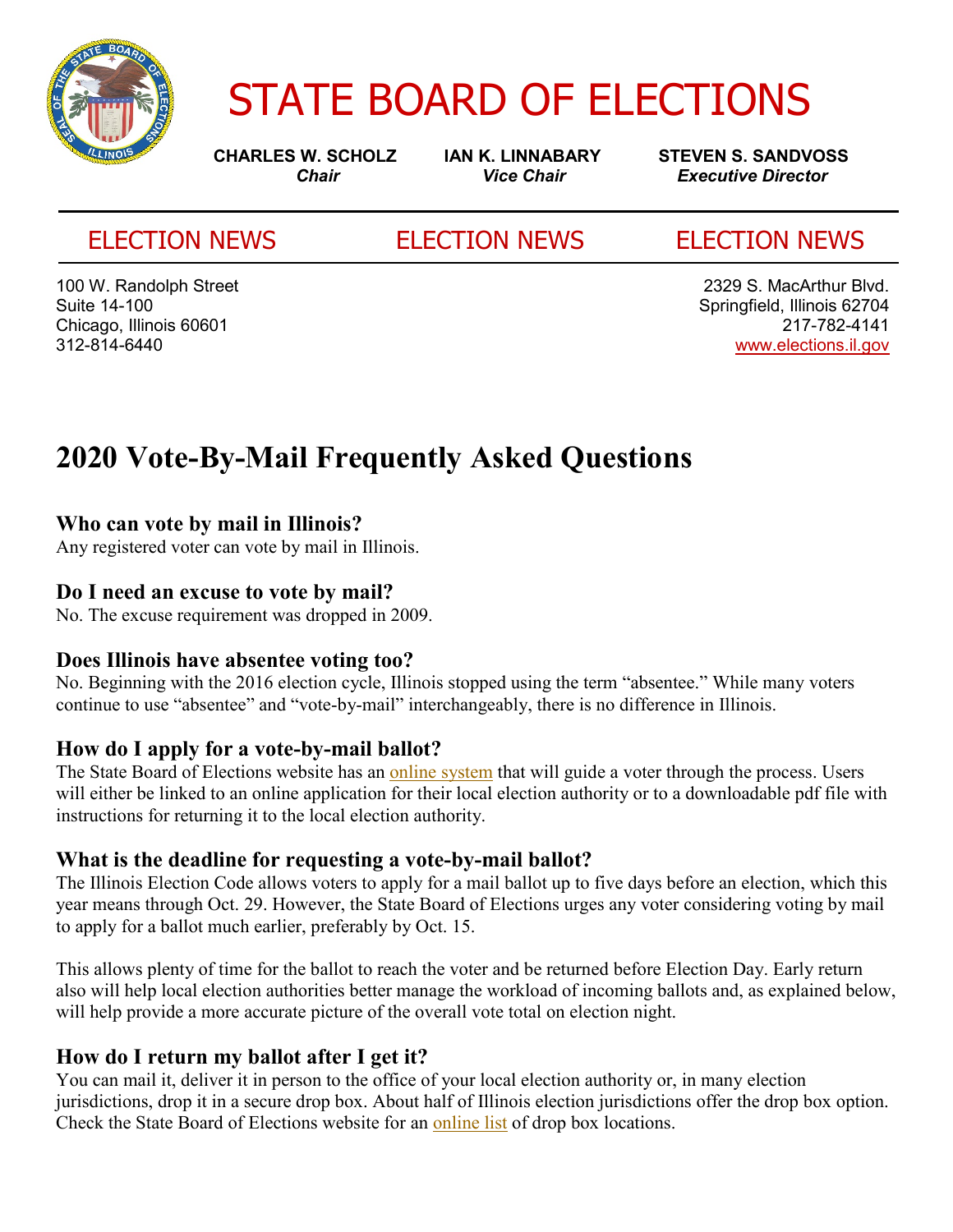#### **What is the deadline for returning a mail ballot?**

Ballots sent through the U.S. Postal Service must be postmarked on or before Nov. 3 and must arrive at the office of the local election authority by Nov. 17 to be counted.

Voters can deposit ballots into a secure drop box, where available, until the close of polls at 7 p.m. on Election Day.

#### **Can someone else deliver my mail ballot in person to my local election authority office?**

Yes. But the voter and the person delivering the ballot must fill out an affidavit on the ballot envelope acknowledging third-party delivery.

#### **What if I request a mail ballot but decide I'd rather vote in person?**

If you have already received your mail ballot, take it with you to an early voting site or your polling place on Election Day and surrender it to an election judge. Your mail ballot will be voided, and you will receive a regular ballot.

If you have not yet received your mail ballot, you will be asked to sign an affidavit certifying you have not received your ballot. You will then be issued a regular ballot. If you received your mail ballot but lost it, you may sign an affidavit certifying you have not yet voted in this election. You will then be issued a provisional ballot.

If your mail ballot arrives after you have voted but on or before Election Day, you must discard the mail ballot. Do not attempt to vote your mail ballot after you have voted in person. Doing so is a Class 3 felony. (And because voting systems will not allow more than one vote per voter, your mail ballot will be rejected.)

#### **I spilled coffee on my mail ballot (or otherwise damaged it and can't mark it). What should I do?**

Contact your local election authority immediately. If time permits, you may receive a replacement ballot. If there is not sufficient time to deliver a new ballot, you can surrender the damaged ballot at an early voting location or precinct polling place on Election Day and vote in person.

Emergencies like these are why the Board of Elections recommends applying early for a mail ballot and returning it as soon as possible.

#### **Does the voter have to pay postage to mail back a ballot?**

This varies from jurisdiction to jurisdiction. Some provide postage-prepaid envelopes to return ballots, and others require that the voter pay for postage. Your mail ballot will contain instructions on postage, which is typically about \$1.40.

### **If I don't put enough postage on my ballot, will it be returned to sender?**

No, the U.S. Postal Service will deliver all ballots it receives. Local election authorities are required by law in 2020 to accept all ballots, even those that arrive with postage due.

#### **If there is a problem with my ballot after I return it, will I have chance to fix it so that it will be counted?**

The election authority is required to notify a voter within two days if a ballot has been rejected. If there is an issue with a signature, the voter will be given the opportunity to submit a statement that the ballot was completed and sent by the voter in order to have the ballot counted. If the ballot is damaged or arrives improperly sealed, the voter will be given options including voting in person or reissuing a mail ballot if time permits. However, a damaged or unsealed ballot that arrives after Nov. 3 cannot be cured.